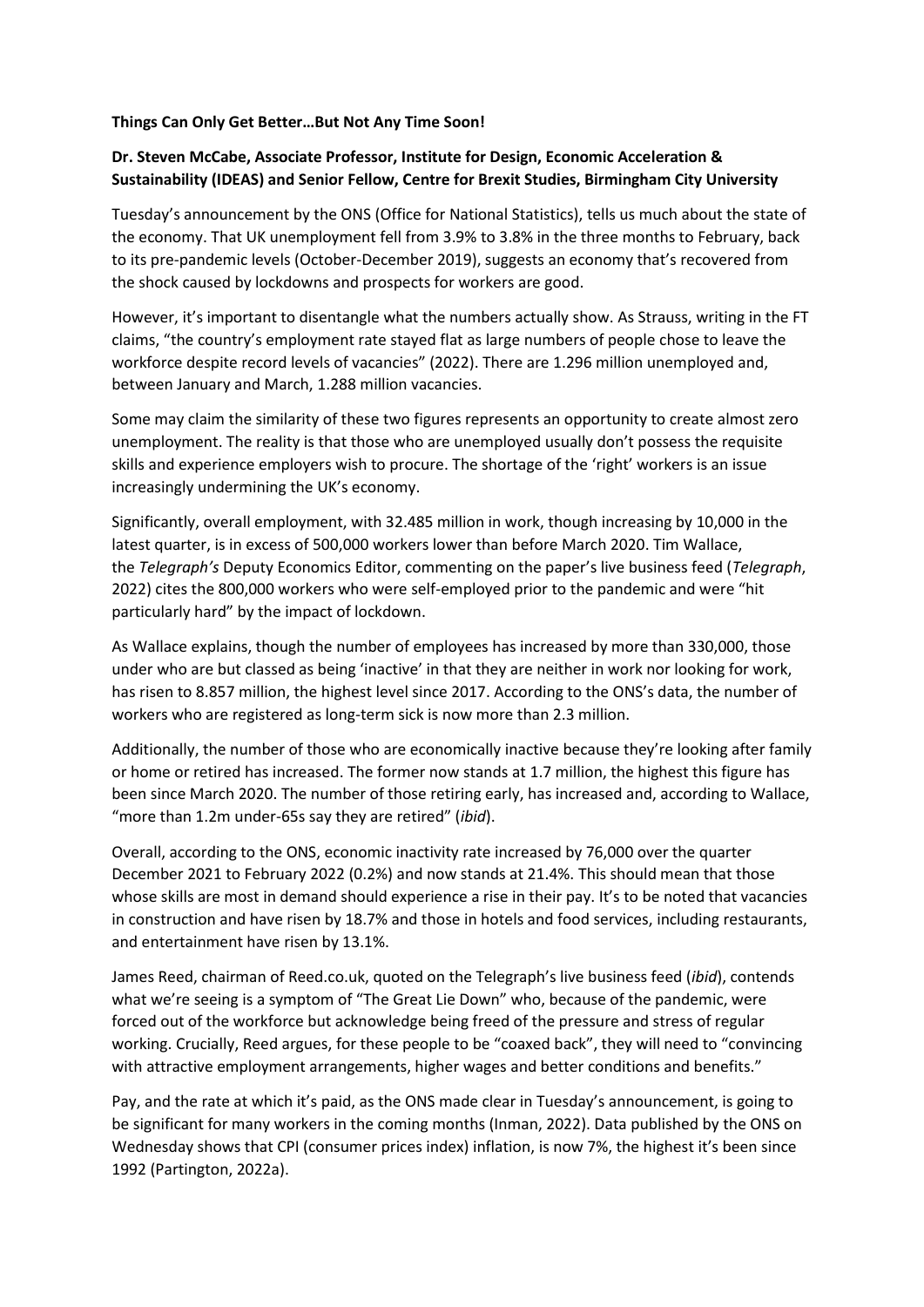According to the ONS, RPI (retail price index), which includes housing, is now 9%. This is significant as a quarter of the national debt is based in this measure. This will mean the servicing costs are likely to increase on the £83 billion figure the OBR (Office for Budget Responsibility) calculated in its report to the Chancellor last month to substantiate the spring spending review.

Clearly, in order for any worker to maintain their standard of living it's essential to secure pay rises higher than the prevailing rate of inflation. Interestingly, so called 'experimental data' produced by the ONS indicates that because of shortages of workers in many sectors, median monthly pay increased by 6.0% for the to March.

For some, therefore, the gap between what they earn and the average price they must pay for goods and services is not great. Indeed, for those working in the finance and insurance sector, where pay has grown by 19.7%, there'll be a significant increase in spending power. Many companies are resorting to the tactic used by airline company, British Airways (BA), which is reportedly willing to pay a 'welcome bonus' of £1,000 to lure cabin crew away from rivals (Macola, 2022).

Unfortunately, though, for millions of other workers, a gap that's already significant is likely to become much greater in coming months as inflation increases to close to 9% as the OBR predict, or double digit, as many fear is possible because of the consequence of conflict in Ukraine and its impact on energy, fuel and food prices (Nachiappan, 2022).

As the ONS indicated in Tuesday's announcement, average earnings, including bonuses, are growing at 5.4%. However, without including bonuses, according to ONS data, average pay only increased by 4%. Little wonder a range of campaign groups are extremely concerned about the impact this widening gap is going to have for the prospects of millions of workers. There's particular concern for public sector workers and those on benefits whose incomes will rise by only 3.1%.

Matters are likely to become a great deal worse if, as is widely anticipated, conflict in Ukraine drags on for many summer months. According to an initial assessment by Ofgem which provides oversight of the domestic energy market, the average household bill could increase by another 20% (£500) in October to a total annual cost of £2,400 (Wright, 2022).

Dreadful as this increase may be and, depending on the volatility of wholesale prices over the coming months, Ofgem provided a worst-case scenario to government ministers of a rise in the price cap which would result in a total average annual bill of £5,000. If this were to occur the impact would be utterly devastating to millions of families next winter.

Those on lowest incomes experience a disproportionately greater hit from the impact of inflation of basic items such as energy and food which takes up a larger slice of their income. Because these items are increasing at a faster rate than other commodities in the 'basket' used to calculate inflations, they are adversely affected by ay diminution in income (Myron Jobson, 2022).

Jake Finney, economist at PwC, also quoted on the Telegraph's live business feed (*ibid*), is pessimistic about the way in which wage increases will play out for workers in different sectors, "Lower-income workers are expected to see the sharpest fall in their wages this year, as higher earners are seeing significantly larger rises in their nominal pay packets."

Worryingly, Finney explains, modelling carried out by PwC indicate the squeeze being caused by wages lagging behind inflation could mean the average UK household being "around £900 worse off," but that the lowest earners may see incomes fall by "as much as £1,300."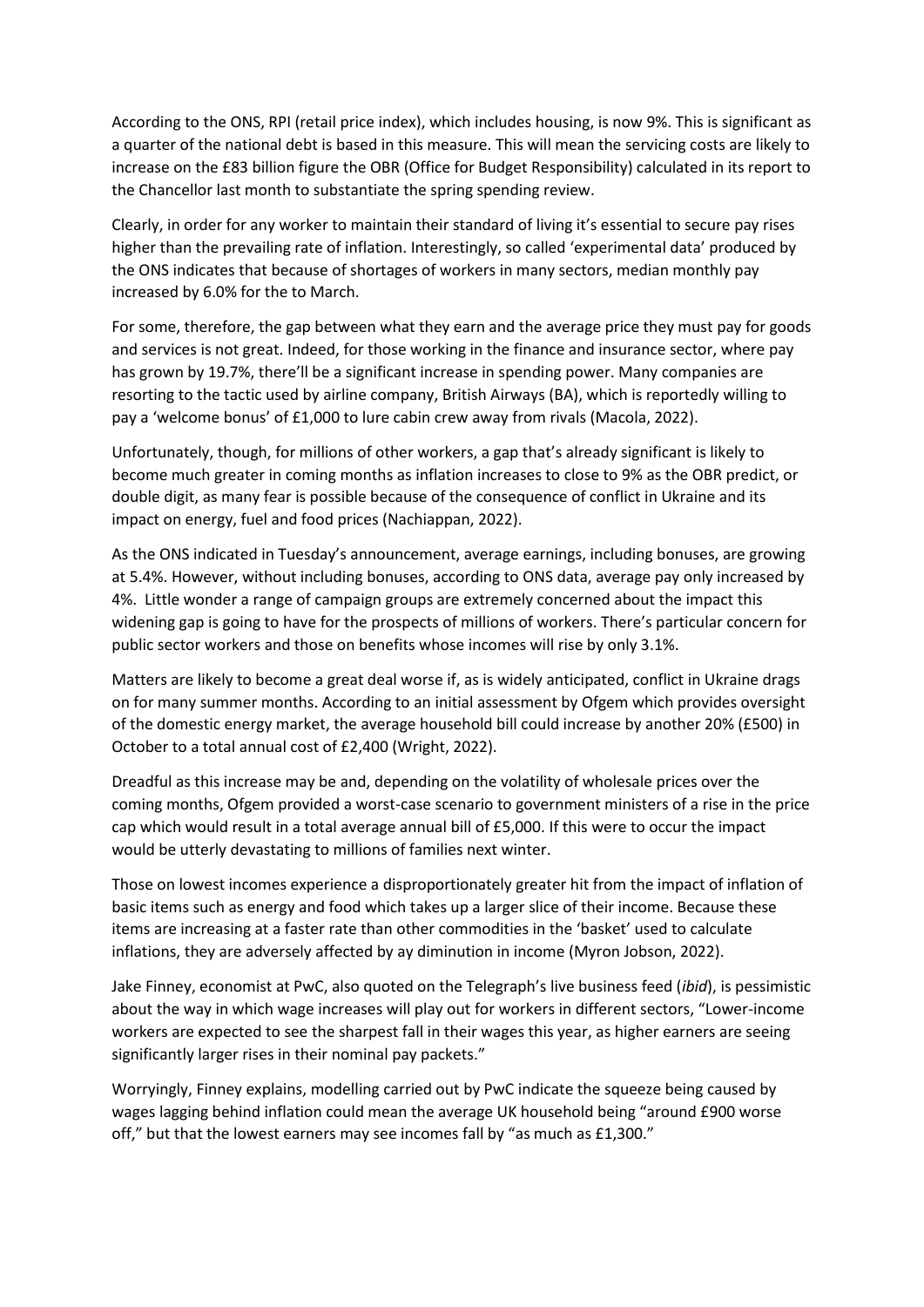As the BBC's Personal Finance Correspondent, Kevin Peachey asserts, policymakers (the government), because of the rapidly deteriorating economic situation, face the dilemma of what to do to ensure poverty does not dramatically increase (Jordan, 2022). Hoping that the market sorts the problem out is both crude and a highly uncertain 'solution'.

Besides, as Peachey explains, large wage increases will feed into the inflationary spiral and make what's already a bad situation worse. Equally, targeted support, by which money is given to the poorest, is costly to the treasury and will, if past form is anything to go by, be resisted by Chancellor Rishi Sunak.

What's for sure is that reduced spending power caused by the cost-of-living crisis will have profound implications for the UK economy. Retailing, already suffering from the effect of forced closures during lockdowns, will be hit by any reduction in discretionary spending.

Helen Dickinson, chief executive of the British Retail Consortium warns that though sales appear buoyant in recent months, this may be due to the increase in prices caused by supply-chain issues (Partington, 2022). As Dickinson claims, consumer confidence is fragile and many believe their personal finances will decline in the next 12 months, "reaching depths not seen since the 2008 financial crisis."

High streets, already depleted before the pandemic, will inevitably continue to suffer. Even retailers of food, which proved resilient during the pandemic, are starting to feel the pinch. For instance, sales at the Co-op's food business reduced by 2% to £9.1bn and profits fell by 57% (Butler, 2022). This was despite the group having invested £140m in opening 50 new stores and refitting 87 others.

There's absolutely no doubt that all but those who are wealthy or lucky enough to be on high salaries are starting to feel the pinch. As a longitudinal social study run by University College London indicates, participants are now more worried by the state of their finances than catching covid (Romei, 2022).

Some even believe that the situation we are likely to experience in coming months could see the dreaded combination of an economy shrinking whilst inflation continues to rise; what's known as 'stagflation' (Rogers, 2022). Karen Ward, chief market strategist for Europe, Middle East and Africa at JPMorgan Asset Management, is more sanguine about the UK's economic prospects but cautions the government to be more proactive in managing emerging risks (2022).

If there wasn't enough going on already, the fact that 'Partygate' has resulted in fixed penalty fines for the Prime Minister, Boris Johnson, as well his Chancellor, Rishi Sunak, for attending parties during lockdown provides another distraction from the cost-of-living crisis which is like nothing experienced for a generation.

At precisely the point at which we need the government to be at the top of its game, there continues to be uncertainty and equivocation about what is needed to support those most affected by eye-watering price rises and an economic that's faltering.

Given that GDP (gross domestic product), the measure of economic output, rose by only 0.1% in February, a fall of 0.7% from January, most commentators having predicted a rise of 0.3%, indicates that the UK is effectively in stall-mode (Sky News, 2022). And anyone who keeps abreast of covid-19 data will be aware that the rate of infection and, more particularly, deaths remain alarmingly high. 1,533 deaths have been recorded in the last seven days in which the person had tested positive in the previous 28 days (UK Gov, 2022).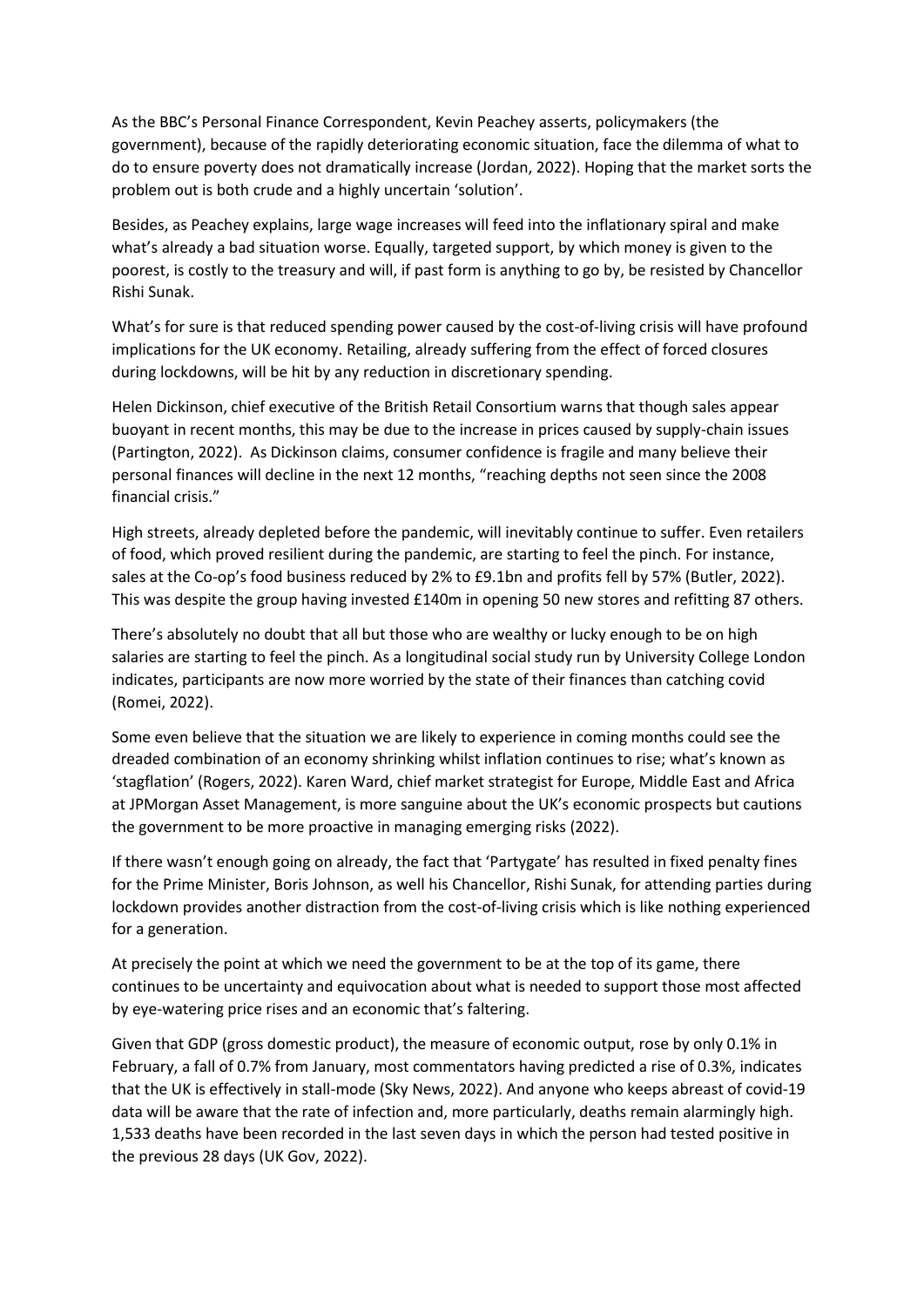There's much to be done. Though, economically, things will eventually get improve, this won't occur anytime soon.

Sadly, it must be feared, for the vast majority, things will get a great deal worse in coming months. The Chancellor will come under intense pressure from a wide range of bodies and campaign organisations to do more to provide assistance to individuals and businesses to alleviate financial pressure and stave off further economic decline which will create a vortex of hopelessness (Inman, 2022a).

Worryingly, anyone under the age of 55, who can't remember what it was like to live in Britain in the mid-to-late 1970s, should be aware of the increasing appropriateness of the hit in December 1974 by Canadian rock outfit, Bachman Turner Overdrive:

'"You ain't seen nothin' yet".

## **References**

Butler, S. (2022), 'Co-op warns about food supplies and inflation as profits fall 57%', *Guardian*, 7<sup>th</sup> April, [https://www.theguardian.com/business/2022/apr/07/co-op-warns-food-supplies-inflation](https://www.theguardian.com/business/2022/apr/07/co-op-warns-food-supplies-inflation-profits-fall-57-per-cent-2021)[profits-fall-57-per-cent-2021,](https://www.theguardian.com/business/2022/apr/07/co-op-warns-food-supplies-inflation-profits-fall-57-per-cent-2021) accessed 12<sup>th</sup> April

Inman, P. (2022), 'Jump in UK wages fails to keep pace with cost of living', *Guardian*, 12th April, [https://www.theguardian.com/business/2022/apr/12/jump-uk-wages-fails-ease-cost](https://www.theguardian.com/business/2022/apr/12/jump-uk-wages-fails-ease-cost-living-crisis-prices)[living-crisis-prices,](https://www.theguardian.com/business/2022/apr/12/jump-uk-wages-fails-ease-cost-living-crisis-prices) accessed 12<sup>th</sup> April

Inman, P. (2022a), 'Sunak faces calls to do more to tackle UK slowdown – much to his frustration', *Guardian*, 11<sup>th</sup> April, [https://www.theguardian.com/business/2022/apr/11/sunak-faces](https://www.theguardian.com/business/2022/apr/11/sunak-faces-calls-do-more-tackle-uk-slowdown-frustration)[calls-do-more-tackle-uk-slowdown-frustration,](https://www.theguardian.com/business/2022/apr/11/sunak-faces-calls-do-more-tackle-uk-slowdown-frustration) accessed 12th April

Jordan, D. (2022), 'Biggest squeeze for public sector pay in 20 years', *BBC Business News*, 12<sup>th</sup> April, [https://www.bbc.co.uk/news/business-61077200,](https://www.bbc.co.uk/news/business-61077200) accessed 12<sup>th</sup> April

Macola, I.G. (2022), 'BA 'lures' cabin crew from rivals with £1,000 welcome bonus', *City AM*, 12th April, [https://www.cityam.com/ba-lures-cabin-crew-from-rivals-with-1000-welcome-bonus/,](https://www.cityam.com/ba-lures-cabin-crew-from-rivals-with-1000-welcome-bonus/) accessed 12<sup>th</sup> April

Myron Jobson (2022), 'Inflation has erased gains in wages and then some for most workers', *Daily Mail Business News Live*, 12<sup>th</sup> April, [https://www.dailymail.co.uk/money/markets/article-](https://www.dailymail.co.uk/money/markets/article-10710325/BUSINESS-LIVE-Deloittes-Ahead-audit-probed-EasyJet-losses-narrow.html)[10710325/BUSINESS-LIVE-Deloittes-Ahead-audit-probed-EasyJet-losses-narrow.html,](https://www.dailymail.co.uk/money/markets/article-10710325/BUSINESS-LIVE-Deloittes-Ahead-audit-probed-EasyJet-losses-narrow.html) accessed 12th April

Nachiappan, A. (2022), 'Spending power falls as wages fail to keep up with inflation', *Times*, 12th April, [https://www.thetimes.co.uk/article/spending-power-falls-as-wages-fail-to-keep-up-with](https://www.thetimes.co.uk/article/spending-power-falls-as-wages-fail-to-keep-up-with-inflation-59r5js8ck)[inflation-59r5js8ck,](https://www.thetimes.co.uk/article/spending-power-falls-as-wages-fail-to-keep-up-with-inflation-59r5js8ck) accessed 12<sup>th</sup> April

Partington, R. (2022), 'Retail sales slide as UK consumer confidence sinks to record low', *Guardian*, 12th April, [https://www.theguardian.com/business/2022/apr/12/retail-sales-slide-as-uk-consumer](https://www.theguardian.com/business/2022/apr/12/retail-sales-slide-as-uk-consumer-confidence-sinks-to-record-low)[confidence-sinks-to-record-low,](https://www.theguardian.com/business/2022/apr/12/retail-sales-slide-as-uk-consumer-confidence-sinks-to-record-low) accessed 12<sup>th</sup> April

Partington, R. (2022a), 'Inflation hits 7% in March as Britain's cost of living soars', *Guardian*, 13<sup>th</sup> April, [https://www.theguardian.com/business/2022/apr/13/inflation-march-britain-cost-of](https://www.theguardian.com/business/2022/apr/13/inflation-march-britain-cost-of-living-soars)[living-soars,](https://www.theguardian.com/business/2022/apr/13/inflation-march-britain-cost-of-living-soars) accessed 13<sup>th</sup> April